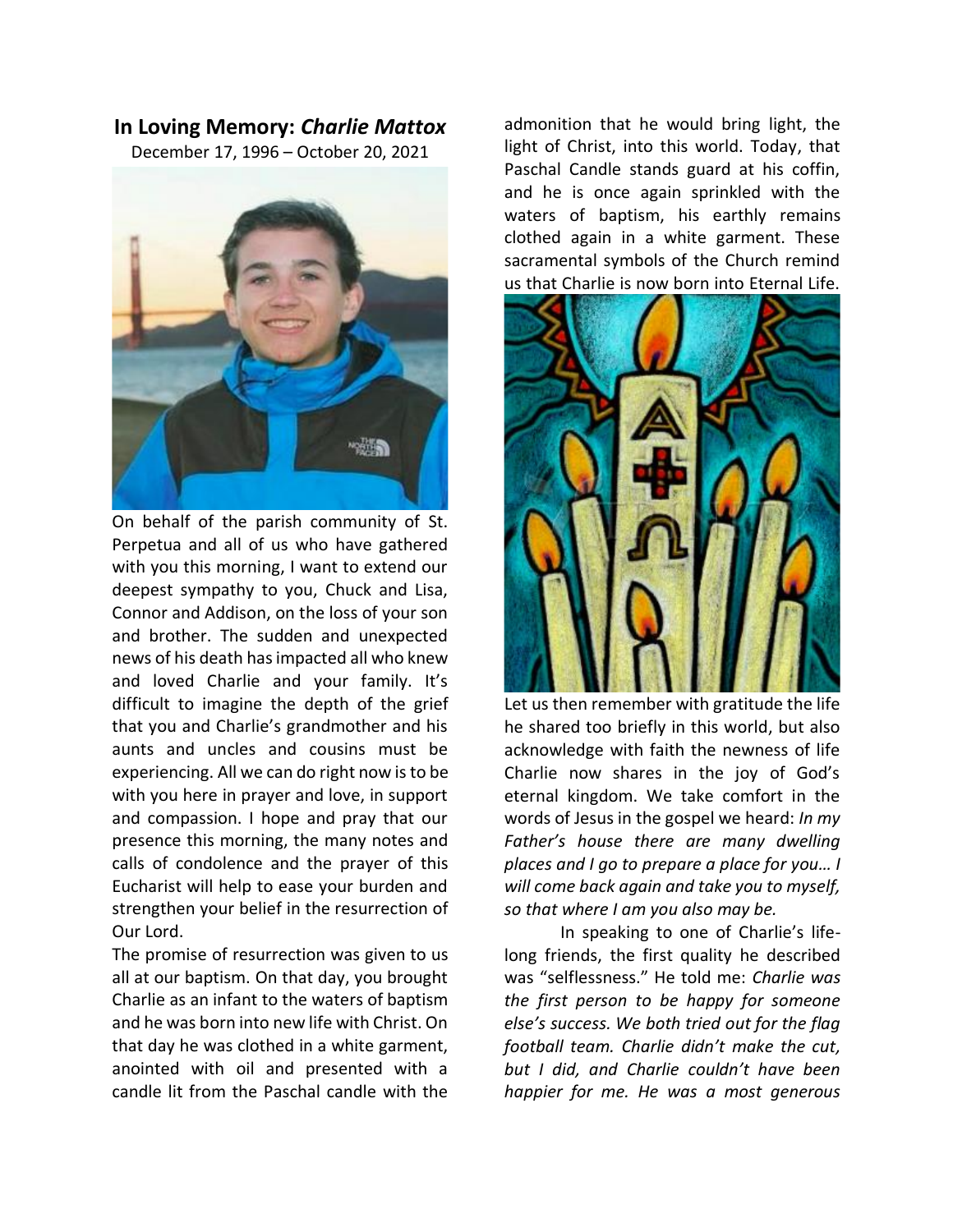*person and always had a smile to share. God recruited an angel who brought love and positivity into the world.* After Communion we'll hear about the impact he had on other lives who knew and loved Charlie.

I want to offer a word of hope and assurance to Chuck and Lisa and to all parents who are here. Your love as parents must be rooted in profound reverence for the mystery of "the other," especially the freedom of another person -- your own children. The twentieth century poet, Kahlil Gibran, expressed it so poignantly in his poetic reflection entitled simply "On Children:"

*Your children are not your children. They are the sons and daughters of Life's longing for itself. They come through you but not from you, And though they are with you, yet they belong not to you. You are the bows from which your children as living arrows are sent forth. The archer sees the mark upon the path of the infinite, and He bends you with His might that His arrows may go swift and far. Let your bending in the archer's hand be for gladness;*

*For even as God loves the arrow that flies, so God loves also the bow that is stable.*



To the best of your ability you give your children, as Charlie was given, unconditional love. The vocation of parenting is the greatest risk someone can take in life. Parents aren't perfect; none have ever been or ever will be. But you pour out your love and support, your energies and your resources, trusting that your efforts and desire will be blessed by God. In the end, it is God who is Father and Mother to us all. In the end, it is God who holds our destiny in a divine embrace and welcomes us to our true and eternal home. May you always give thanks to God who granted you the grace to be a part of your child's life on his earthly sojourn, as brief yet wonderful as Charlie's journey has been. As you told me: *Charlie loved what he was doing and the people he was sharing it with.*

I also want to say a direct word to Charlie's friends and all the young adults who are here in mourning and sadness over Charlie's death. And I'll take a cue from the style of dance music that Charlie excelled at as a DJ - "dubstep." Dubstep is a genre of electronic dance music that originated in South London in the early 2000s.



It's generally characterized by sparse, syncopated rhythmic patterns with prominent sub-bass frequencies.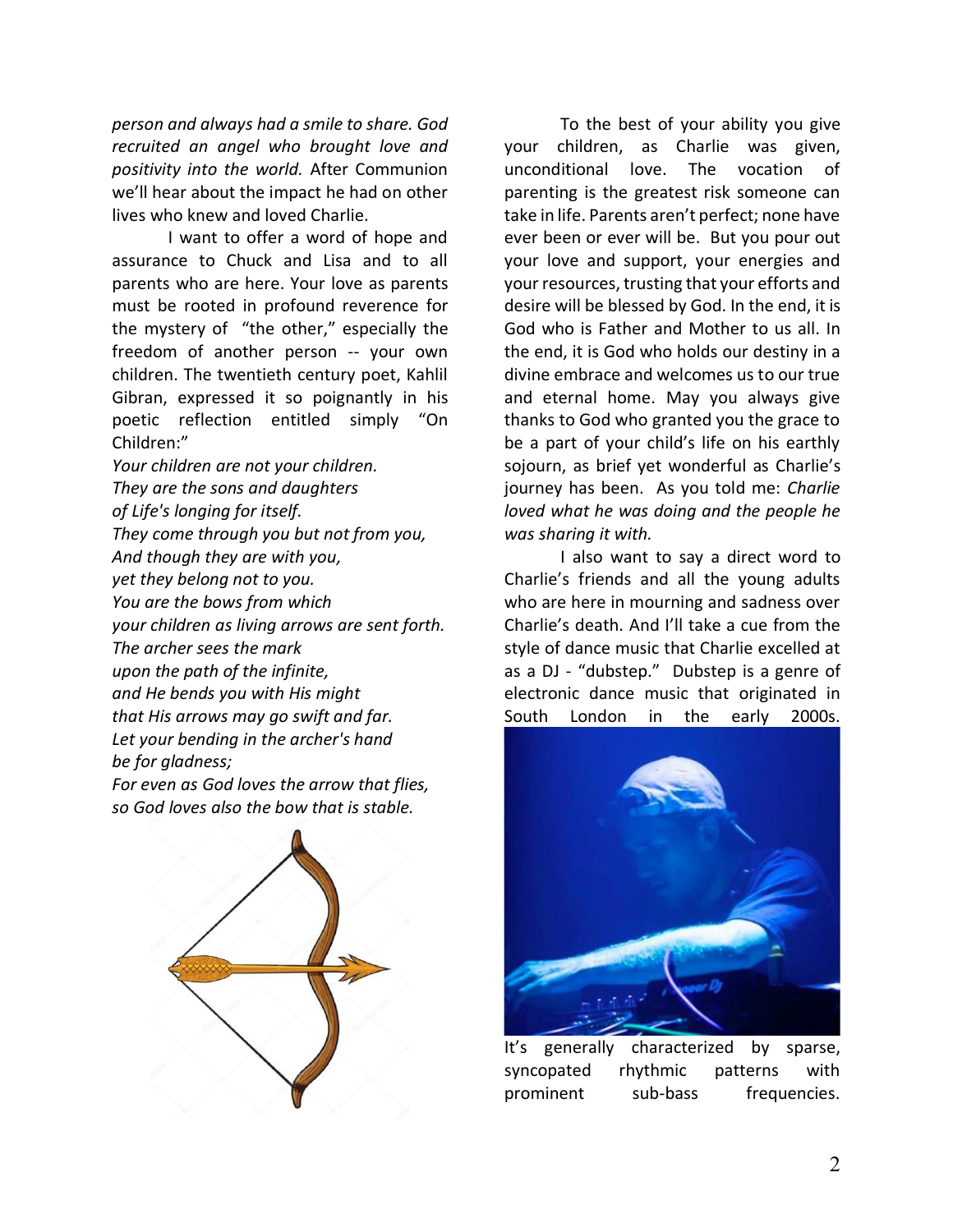"Syncopated rhythmic patterns" could well describe the lives of many young people today. Syncopation accents a note where it wouldn't ordinarily be accented. In your search for meaning and fulfilment, for relationship and acceptance, your journeys take you down many paths. There can be syncopated fits-and-starts in your education, your careers and your jobs, as well as in your relationships. The pressures you experience daily are many – from peers, from parental expectations, concerns about body image and self-esteem, about finances; from demands, real or imaginary, placed on you by your culture and especially by social networking as we've observed the turmoil just in the past few weeks over Facebook and its influence on all of us, especially the young. It can be tough for older generations to relate to and understand the things that make you worry and cause you stress.



By Anne R. Carey and Alejandro Gonzalez, USA TODAY

Besides the "off-beat" rhythms of "dubstep," there is that sub-bass frequency that never lets up. It's a constant pattern that gives the music its grounding. In your young lives, you need grounding in a spiritual way. Call it what you will – God, Jesus, the Holy Spirit, your Higher Self, the

Transcendent Being. The realization that there is more to life than the physical world is part of the tradition of faith that your parents have handed on to you. There are times in our lives, like today, as we face the death of a loved one, that our faith is front and center. How else can we cope with such tragedy and make sense out of life's mysteries if not through trusting in a loving Presence that carries us beyond the defeat of death to the promise and victory of a new life – free from pain and sorrow, alive forever in light and peace?

Even when we're not aware of it, we live in that sacred Presence every day. God's Spirit is always with us. It's up to us to be more aware of God's Spirit, to open our minds and hearts to it. There are so many God-given gifts that your generation offers to our world and to our Church. We need you and the gifts you bring – gifts like FREEDOM since you're not tied down yet as much as older generations. St. Paul says: *Christ came to set us free.* That's a spirit you have by virtue of being young. You're far more willing to TAKE RISKS that we older, more cautious people avoid. Older adults are lulled into complacency, but you're gifted with CREATIVE EXPRESSION. That was obvious in Charlie's passion for being a DJ at clubs like Revel-Revel in San Diego. Your generation is much more OPEN and NON-JUDGEMENTAL, accepting people as they are, which is more Christ-like as we witness in the gospels. But you need the Holy Spirit to help you discern the best way to use those gifts for your own well-being and for the good of others. You need God's gift of a discerning heart and a critical mind to be able to look at the culture which surrounds you and make choices and decisions that will enrich your lives and contribute to making the world a better place.